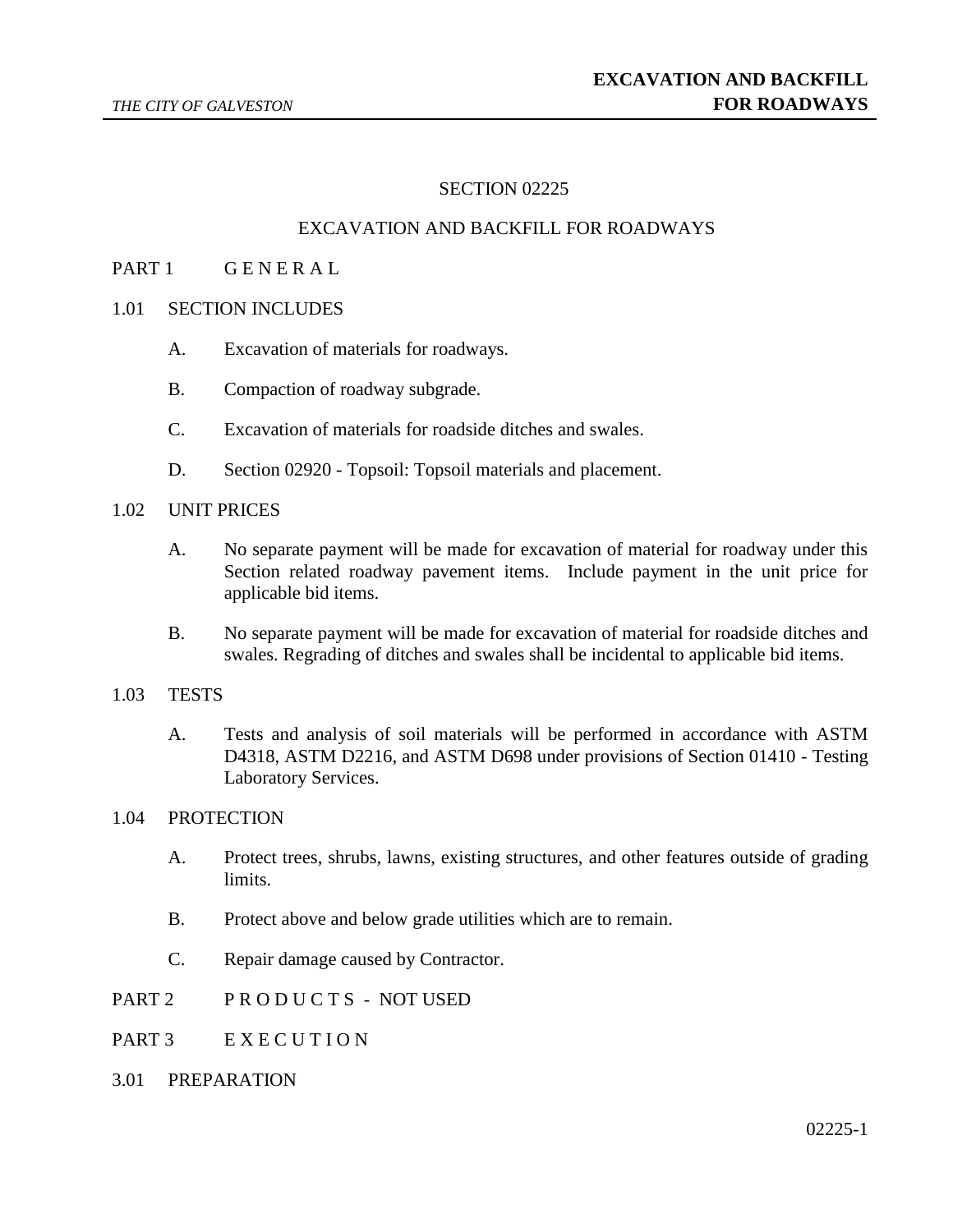- A. Identify required lines, levels, and datum. Coordinate with Section 01050 Field Surveying.
- B. Identify and flag surface and aerial utilities.
- C. Notify utility companies to remove or relocate utilities. Galveston is not a part of Texas One Call. Call 409-797-3630 for Galveston Public Works Department during normal business hours and 409-766-2115 after business hours for emergency situations.
- D. Identify known utilities below grade. Stake and flag locations. Make temporary or permanent removals and replacements of underground pipes, ducts, or utilities where indicated on Drawings
- E. Upon discovery of unknown or badly deteriorated utilities, or concealed conditions, discontinue work. Notify Owner's Representative and obtain instructions before proceeding in such areas.
- F. Obtain approval of topsoil quality before excavating and stockpiling.

### 3.02 TOPSOIL EXCAVATION

- A. Excavate top 4 inches of topsoil for esplanades and areas to receive grass or landscaping from areas to be further excavated. Stockpile in area designated on site.
- B. Stockpile topsoil to height not exceeding 8 feet. Cover to protect from erosion.

#### 3.03 SOIL EXCAVATION

- A. Excavate to lines and grades shown on drawings.
- B. Remove unsuitable material not meeting specifications. Backfill with embankment materials and compact to requirements of Section 02221 - Embankment.
- C. Maintain proper drainage.
- D. Fill over-excavated areas in accordance with requirements of Section 02221 Embankment, at no cost to the Owner.
- E. Remove unsuitable material, and excess soil not being reused, from the site in accordance with requirements of Section 01564 - Waste Material Disposal.

## 3.04 COMPACTION

A. Maintain optimum moisture content of subgrade to attain required compaction density.